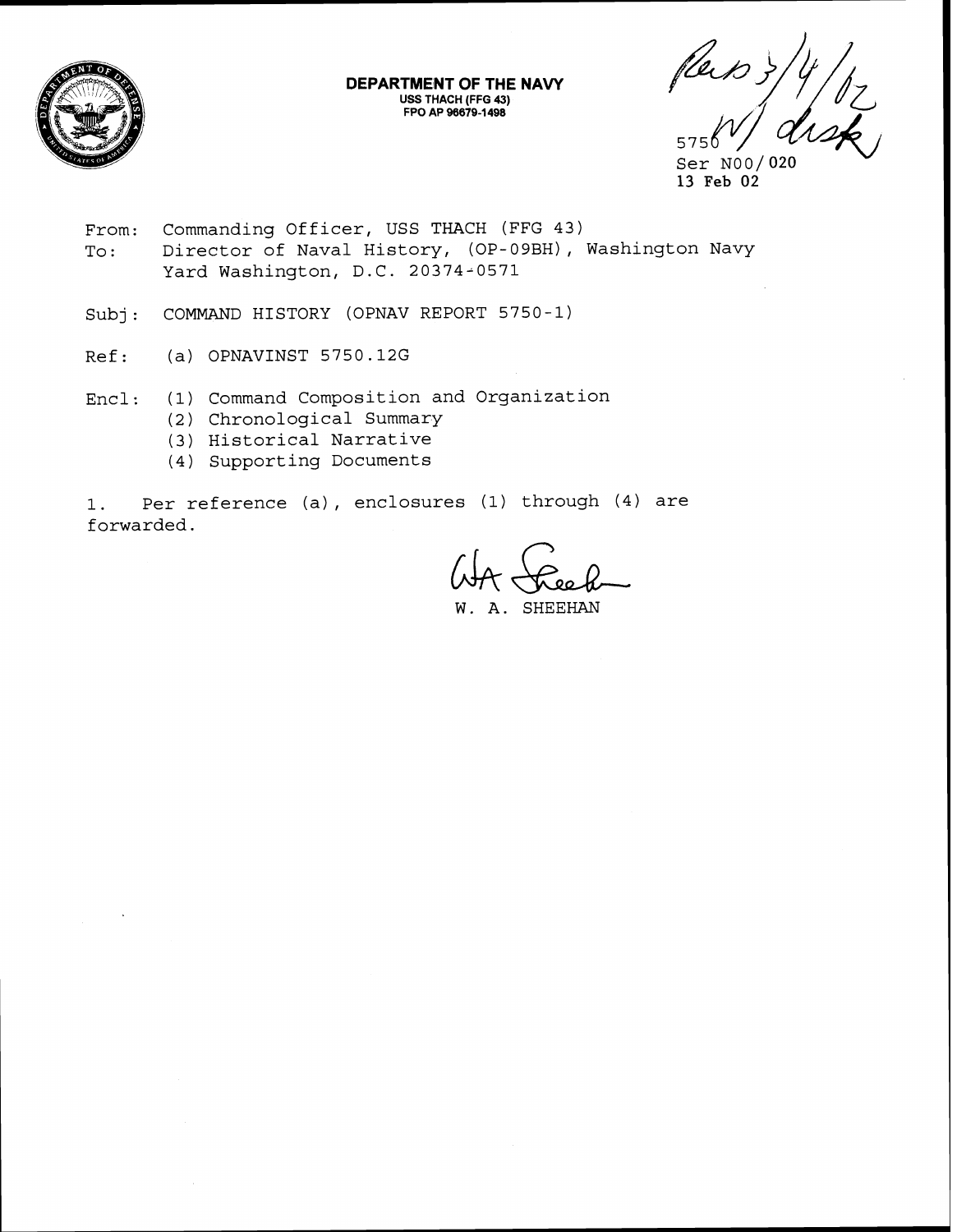#### **USS THACH (FFG 43)**

### **COMMAND COMPOSITION AND ORGANIZATION**

USS THACH, the namesake of two-time Navy Cross recipient Admiral John Smith Thach, is the thirty-sixth ship of the Oliver Hazard Perry (FFG-7) class of guided missile frigates. THACH's mission is to provide air, surface, and sub-surface protection for merchant and military convoys, aircraft carriers, logistics battle groups, and amphibious task forces, operating either independently or as a part of a Surface Action Group. THACH was built by Todd Pacific Shipyards Corporation, Los Angeles, California. Her keel was laid on March 6, 1982. She was christened on December 18, 1983 and commissioned on March 17, 1984.

The Commanding Officer has the ultimate authority, responsibility and accountability for the performance and welfare of the ship and her crew. Second in command, the Executive Officer implements policies and regulations as applicable to the ship and her mission. Each Department Head reports to the Commanding Officer via the Executive Officer.

USS THACH is under the administrative command of Commander, Destroyer Squadron SEVEN and is homeported in San Diego, CA.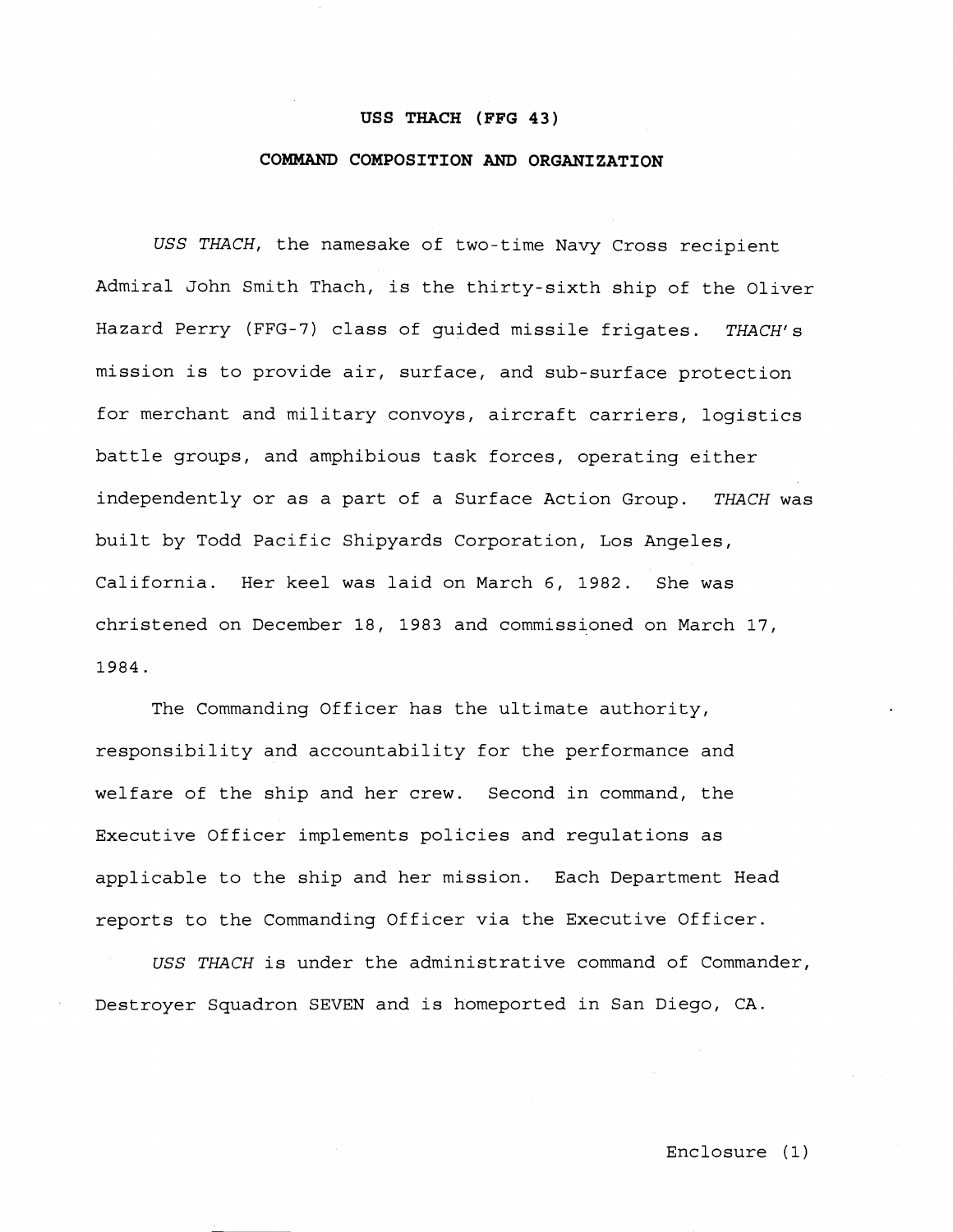# **SHIP'S ORGANIZATION, 2001**

COMMANDING OFFICER: CDR Richard W. Daniel  $(11<sup>th</sup>$  Commanding Officer) Relieved by CDR William A. Sheehan

EXECUTIVE OFFICER: LCDR Kevin P. Flanagan Relieved by LCDR Paul J. Lommel

### **DEPARTMENT ORGANIZATION**

| COMBAT SYSTEMS:<br>$\rm LT$<br>Relieved by LT                           |
|-------------------------------------------------------------------------|
| Fire Control Officer (CF Division)<br>LT<br>Relieved by LTJG            |
| Electronic Materials Officer (CE Division)<br><b>ENS</b>                |
| Anti-Submarine Warfare Officer (CA Division)<br>LTJG<br>Relieved by ENS |
| Gunnery Officer (CG Division)<br>LTJG                                   |
| LT<br>OPERATIONS:                                                       |
| First Lieutenant (First Division)<br>LTJG                               |
| Combat Information Center Officer (OI Division)<br>LTJG                 |
| Communications Officer (OC Division)<br>LT<br>Relieved by ENS           |
| Electronic Warfare Officer (OW Division)<br><b>ENS</b>                  |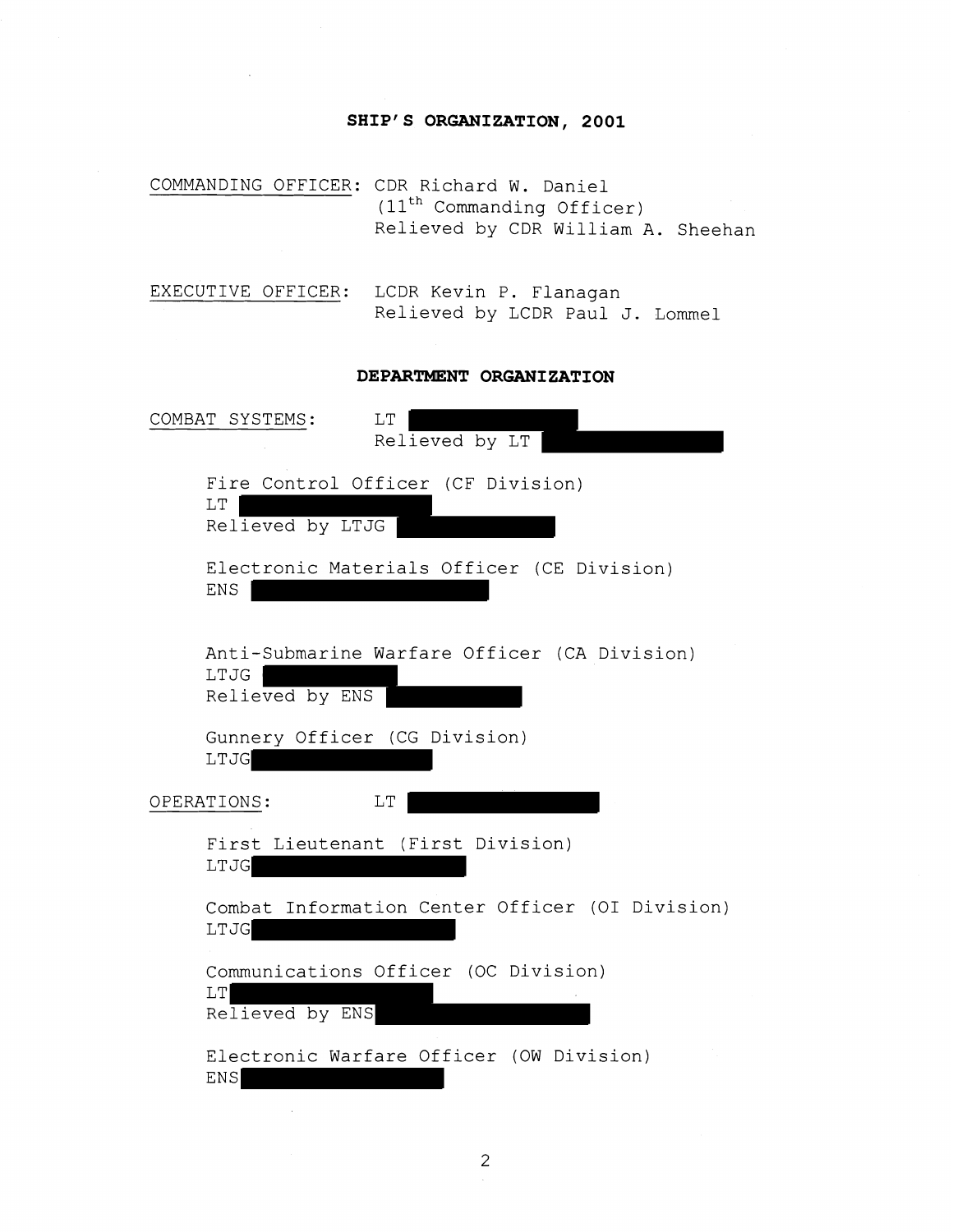| NAVIGATOR/ADMIN OFFICER:<br>LTJG                                               |
|--------------------------------------------------------------------------------|
| ENGINEERING:<br>LT                                                             |
| Main Propulsion Assistant (M Division)<br><b>LTJG</b><br>Relieved by ENS       |
| Damage Control Assistant (R Division)<br>LTJG<br>Relieved by ENS               |
| Auxiliaries Officer (A Division)<br>LTJG<br>Relieved by LTJG                   |
| Electrical Officer (E Division)<br>LTJG<br>Relieved by LTJG<br>Relieved by ENS |
| SUPPLY:<br>LT<br>Relieved by LT                                                |
| Storekeepers (S-1 Division)<br>LT<br>Relieved by LT                            |
| Food Service (S-2 Division)<br>LT<br>Relieved by LT                            |
| Ship's Servicemen (S-3 Division)<br><b>ENS</b>                                 |
| Disbursing Officer (S-4 Division)<br><b>ENS</b>                                |
| MASTER CHIEF PETTY OFFICER OF THE COMMAND:                                     |

STGCM (SW) Glenn T. St. Pierre

 $\mathcal{L}^{\text{max}}_{\text{max}}$ 

 $\sim 10^{11}$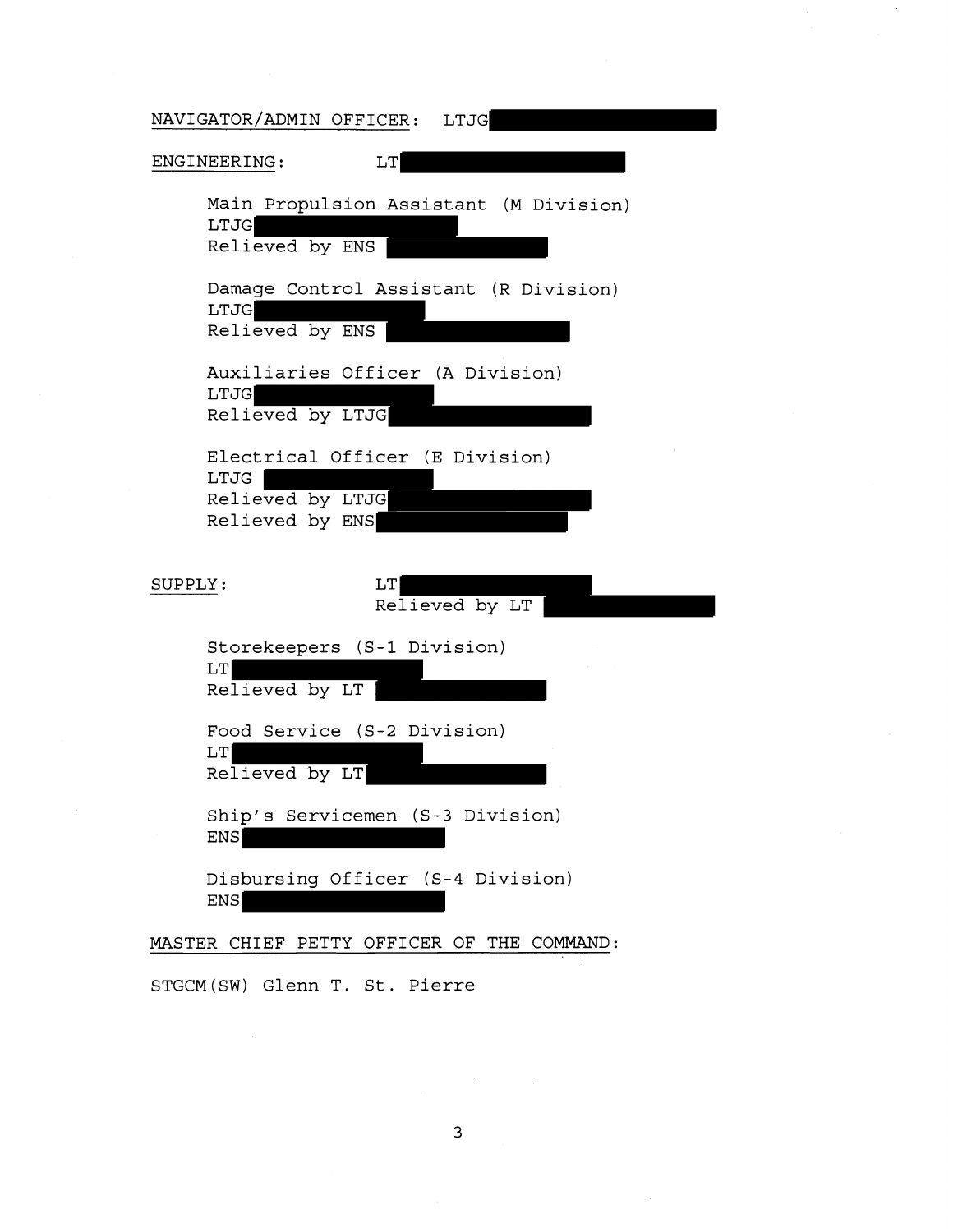## **USS THACH (FFG 43) COMMAND HISTORY 2001 CHRONOLOGICAL SUMMARY**

- 01 JAN INPORT, NAVAL STATION SAN DIEGO, HOLIDAY STANDDOWN
- 01 JAN CHOP TO COMDESRON SEVEN
- 07 JAN HOLIDAY STANDDOWN ENDS
- 08 JAN-C5RA
- 17 JAN

31 JAN

- 22 JAN-UNDERWAY, FLEETEX, SOCAL OPAREA
- 26 JAN CINCPACFLT VISIT (ADM FARGO)
- 31 JAN-01 FEB INPORT, NAVAL STATION SAN DIEGO, FORCE PROTECTION EXERCISE
- 02 FEB-UNDERWAY, JTFEX, SOCAL OPAREA
- 13 FEB
- 10 FEB COMTHIRDFLT VISIT (VADM BUCCHI)
- 12 FEB UNDERWAY, MISSILEX
- 13 FEB INPORT, NAVAL STATION SAN DIEGO
- 15 FEB-PRE-OVERSEAS MOVEMENT LEAVE AND STAND DOWN(BL0CK I)
- 25 FEB

27 FEB FAMILY DAY CRUISE

- 27 FEB INPORT, NAVAL STATION SAN DIEGO
- 01 MAR-PRE-OVERSEAS MOVEMENT LEAVE AND STAND DOWN(BL0CK 11)
- 11 MAR
- 15 MAR UNDERWAY, WESTERN PACIFIC DEPLOYMENT
- 19 MAR CHIEF RONALD HILAND KILLED DURING HELICOPTER ACCIDENT

04 APR-PORT VISIT SYDNEY, AUSTRALIA

09 APR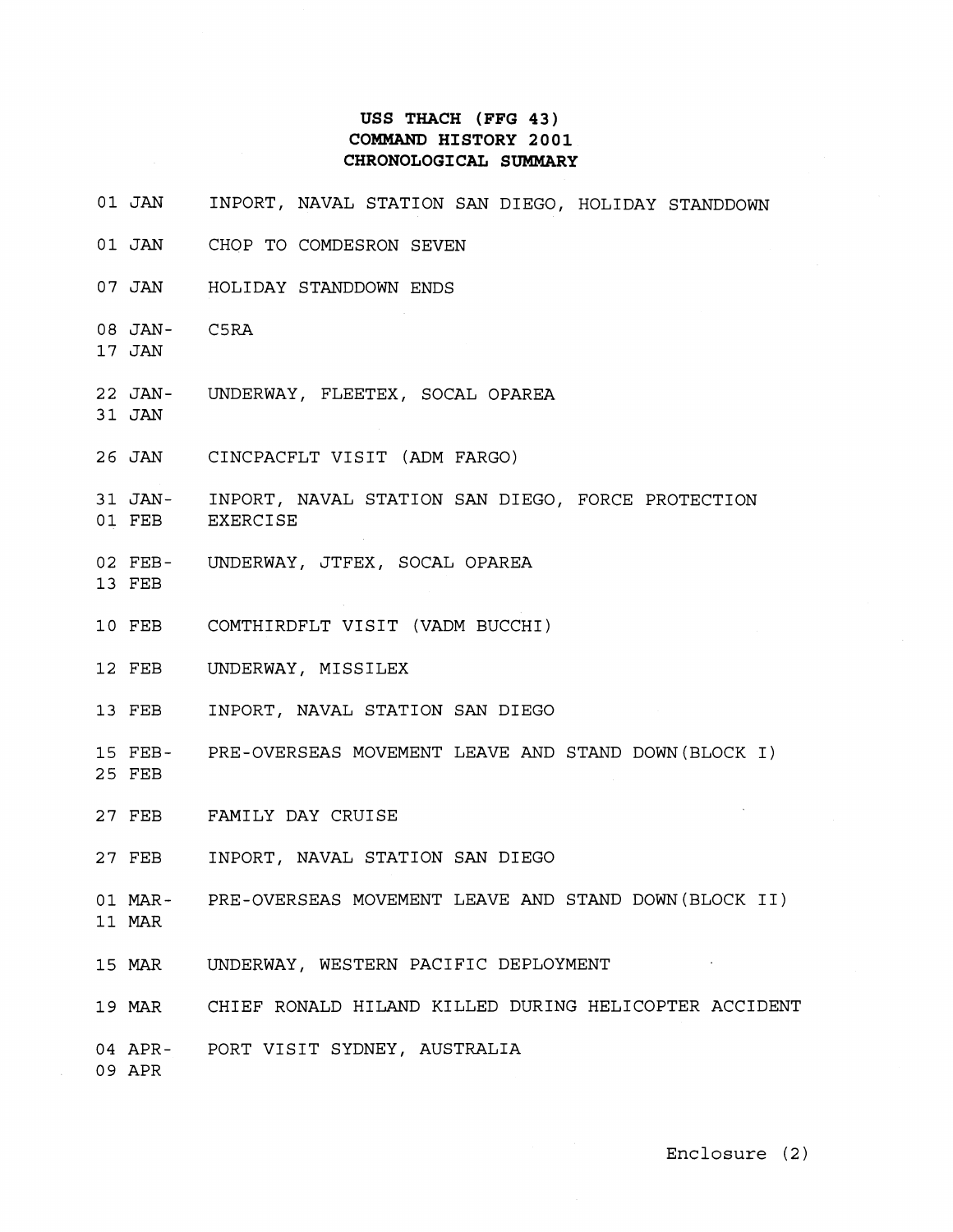- 09 APR UNDERWAY, ENROUTE ADELAIDE, AUSTRALIA
- 12 APR-PORT VISIT ADELAIDE, AUSTRALIA
- 14 APR
- 15 APR UNDERWAY, ENROUTE ARABIAN GULF
- 30 APR INCHOP, 5<sup>TH</sup> FLEET
- 04 MAY-PORT VISIT BAHRAIN
- 07 MAY
- 07 MAY UNDERWAY, ARABIAN GULF
- 08 MAY-ON SCENE COMMANDER, NCB MI0 OPERATIONS
- 10 MAY
- 11 MAY INPORT BAHRAIN, SISTER SHIP IN-BRIEF W/ BANS SABHA
- 13 MAY UNDERWAY, SISTER SHIP EXERCISE W/ BANS SABHA
- 15 MAY UNDERWAY, ARABIAN GULF
- 04 JUN BATTLE OF MIDWAY DAY COMMEMORATION
- 15 JUN-PORT VISIT BAHRAIN
- 17 JUN
- 18 JUN UNDERWAY, MI0 SURGE, ARABIAN GULF
- 22 JUN CHANGE OF COMMAND CEREMONY: CDR W. A. SHEEHAN RELIEVES CDR R. W. DANIEL
- 27 JUN CCDGl VISIT (RADM ETNYRE)
- 15 JUL-PORT VISIT JEBEL ALI, UAE
- 18 JUL
- 18 JUL UNDERWAY, ARABIAN GULF
- 26 JUL-PORT VISIT BAHRAIN
- 29 JUL
- 28 JUL MCPON HERDT VISIT
- 2 9 JUL UNDERWAY, ARABIAN GULF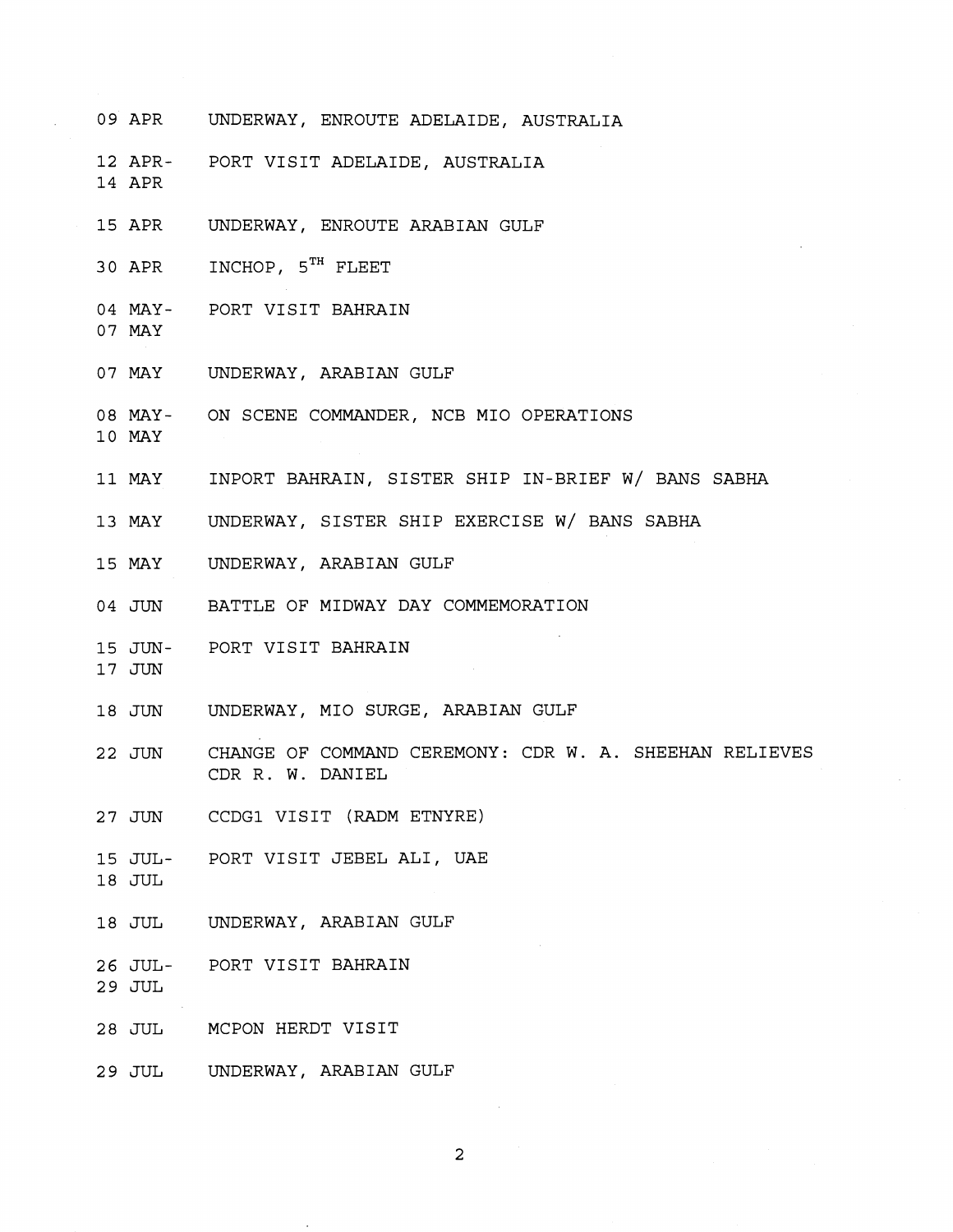- 07 AUG INCHOP,  $7<sup>TH</sup>$  FLEET
- 07 AUG UNDERWAY, ENROUTE PHUKET, THAILAND
- 10 AUG FON OPERATIONS, GREATER NICOBAR ISLAND, INDIA
- 12 AUG-PORT VISIT PHUKET, THAILAND
- 14 AUG
- 14 AUG UNDERWAY, ENROUTE HONG KONG, CHINA
- 20 AUG-PORT VISIT HONG KONG, CHINA
- 25 AUG
- 25 AUG UNDERWAY, ENROUTE PEARL HARBOR, HAWAII
- 02B SEP INCHOP, 3<sup>RD</sup> FLEET
- 05 SEP-PORT VISIT PEARL HARBOR, HAWAII
- 09 SEP
- 09 SEP UNDERWAY, ENROUTE NAVAL STATION SAN DIEGO
- 15 SEP INPORT, NAVAL STATION SAN DIEGO, RETURN FROM WESTERN PACIFIC DEPLOYMENT
- 17 SEP-01 OCT POST-OVERSEAS MOVEMENT LEAVE AND STAND DOWN (BLOCK I)
- 01 OCT-14 OCT POST-OVERSEAS MOVEMENT LEAVE AND STAND DOWN (BLOCK 11)
- 01 NOV OSC(SW) COMMISSIONING CEREMONY
- 02 NOV-08 NOV UNDERWAY, JTFEX OPFOR, SOCAL OPAREA
- 
- 26 NOV-SUPPLY MANAGEMENT ASSESSMENT
- 29 NOV
- 26 NOV-3M BASELINE ASSESSMENT
- 29 NOV
- 27 NOV POSTAL ASSESSMENT VISIT
- 11 DEC UNDERWAY, ENROUTE NAVAL WEAPONS STATION SEAL BEACH
- 11 DEC INPORT, NAVAL WEAPONS STATION SEAL BEACH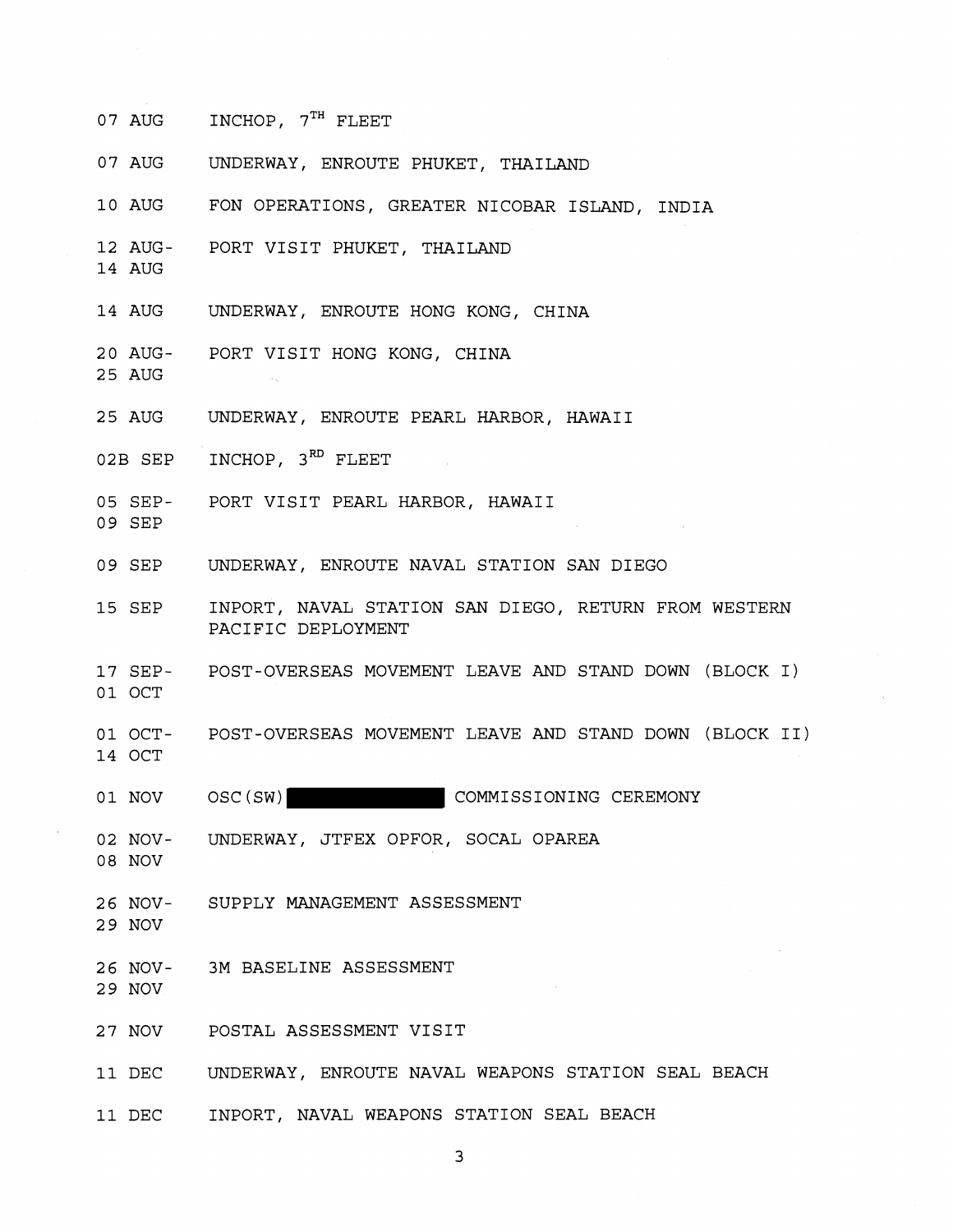- 12 DEC- AMMUNITION OFFLOAD
- 13 DEC
- 13 DEC UNDERWAY, ENROUTE NAVAL STATION SAN DIEGO
- 14 DEC INPORT, NAVAL STATION **SAN** DIEGO
- 14 DEC- HOLIDAY LEAVE PERIOD (BLOCK I)
- 27 DEC

 $\sim$ 

27 DEC- HOLIDAY LEAVE PERIOD (BLOCK 11) 31 DEC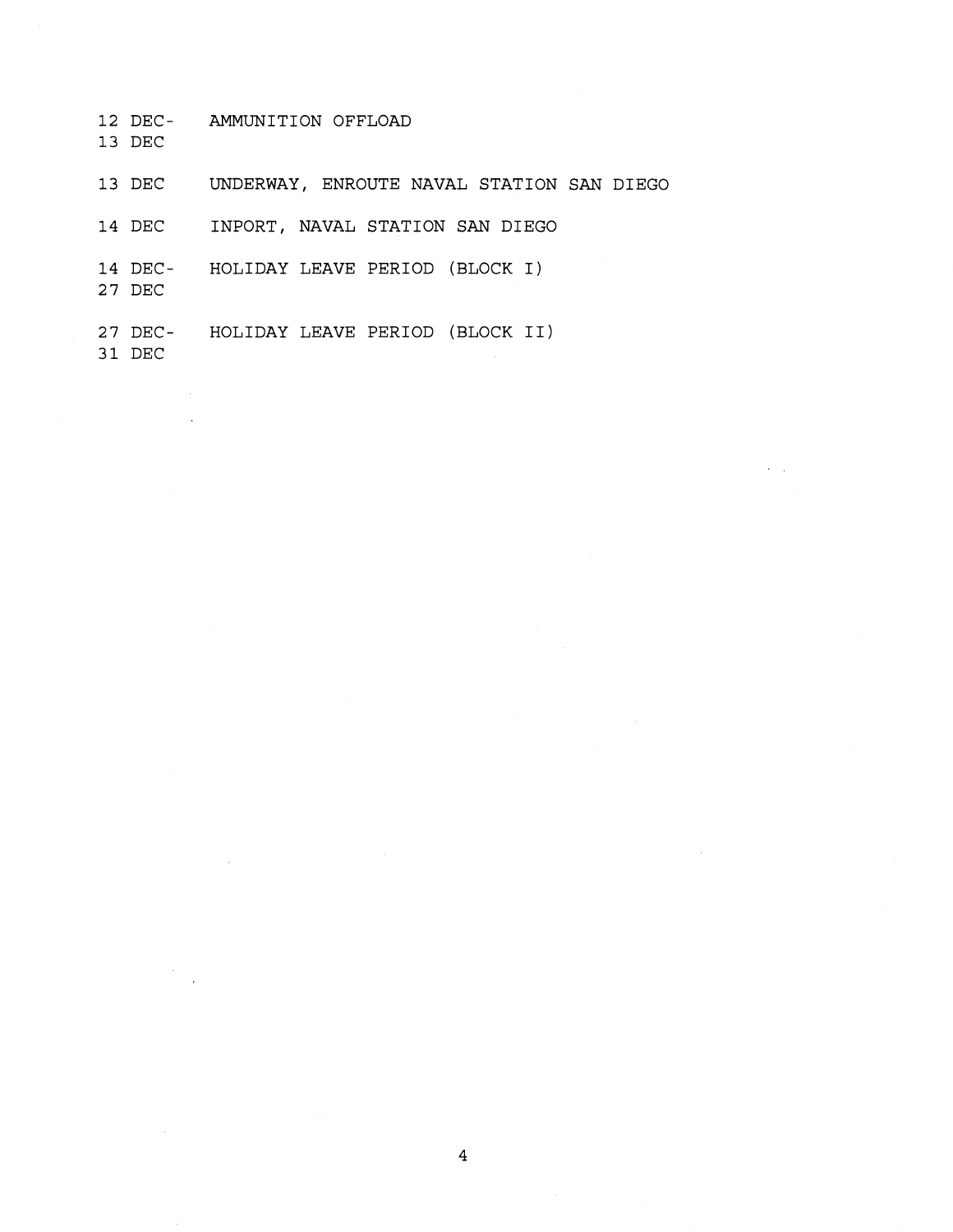### **USS THACH (FFG 43)**

### **COMMAND HI STORY 2 0 0 1**

### **HISTORICAL NARRATIVE**

USS THACH started the New Year by shifting from the operational command of COMDESRON TWENTY-THREE to COMDESRON SEVEN. The crew enjoyed holiday stand-down with one half of the crew on leave. All holiday leave concluded on 7 January and normal inport routine commenced.

From 8-17 January, Combat Systems Department went through Combat Systems, Command, Control, Communication, Computer, Readiness Assessment (C5R5), a comprehensive operational/ maintenance evaluation of THACH's Combat Systems equipment.

After technical assistance and training was provided, THACH was ready to get underway on 22 January with the CONSTELLATION Battle Group, and the embarked Helo Squadron HSL 49 Detachment 8 in order to start the latter part of the Inter Deployment Training Cycle. THACH completed training in all facets of warfare during the Fleet Exercise with the Battle Group which consisted of USS CONSTELLATION, USS KINKAID, USS BENFOLD, and HMCS WINNIPEG. On 26 January, THACH welcomed aboard ADM Thomas B. Fargo, Commander in Chief, U.S. Pacific Fleet.

Enclosure (3)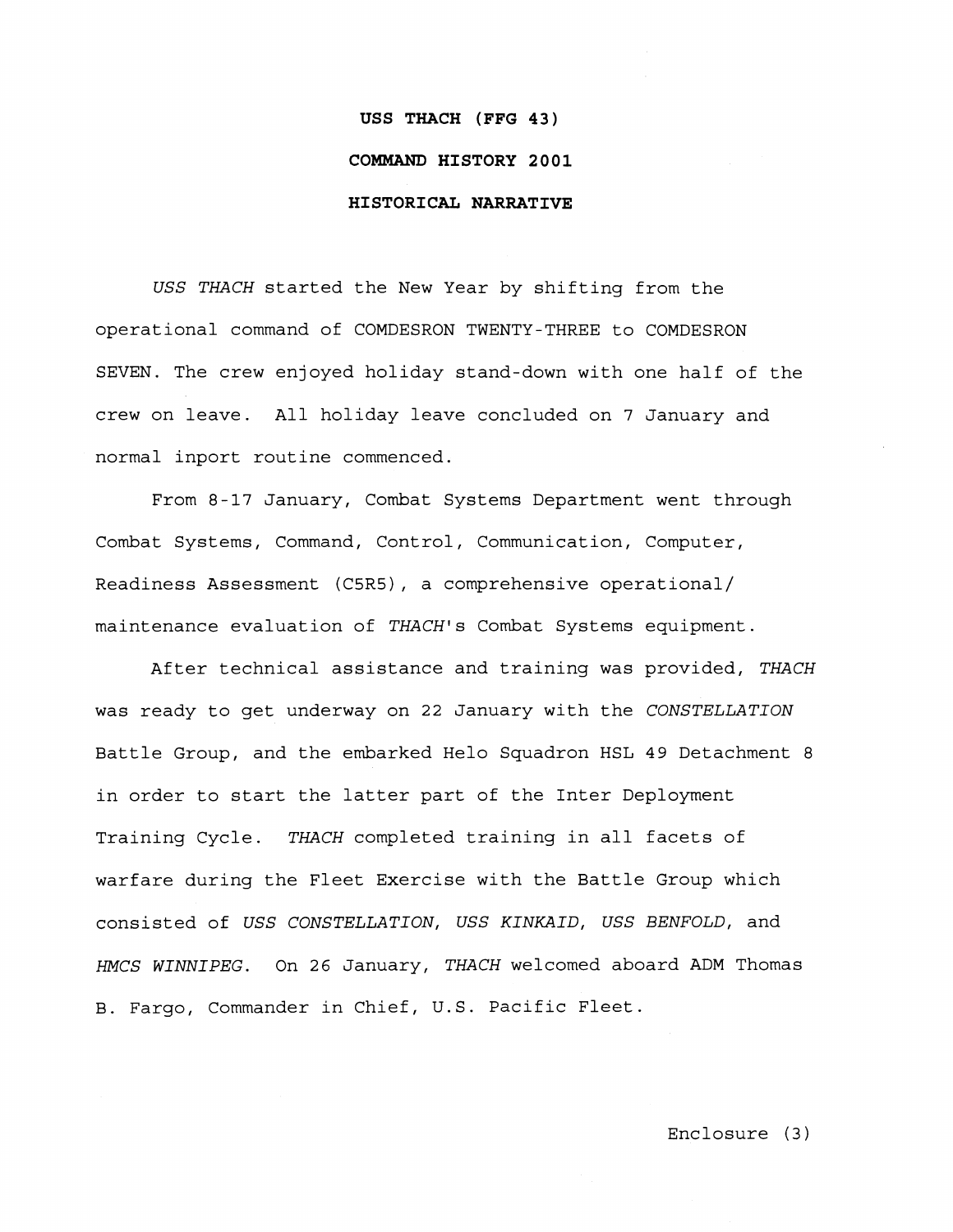After the nine day exercise, THACH returned to port on 31 January to conduct a Force Protection Exercise until 1 February. On 2 February, THACH went back out sea to complete the Inter Deployment Training Cycle and practiced Battle Group operations during the all encompassing Joint Task Force Exercise with the Battle Group. Before the end of the exercise, THACH welcomed aboard VADM Bucchi, Commander, Third Fleet.

Following a Missile Exercise on 12 February, THACH returned to port on 13 February and commenced the first block of Pre-Overseas Movement leave sending half of the crew home to spend quality time with their families and friends in anticipation of the upcoming deployment. The first block of leave ended on 25 February in order to prepare for the family-day cruise on the  $27^{\text{th}}$ .

On 27 February, family and friends of the crew embarked THACH and rode her to sea. The quests were mesmerized by gunfire exercises, ship tours, and witnessing THACH's underway routine.

The second block of leave was from 1 to 11 March for the half of the crew that was not able to go home during the first block of leave.

With the entire crew onboard 11 March, THACH put on the finishing touches, preparing for her Western Pacific deployment on 15 March. Leaving families, friends, and San Diego in her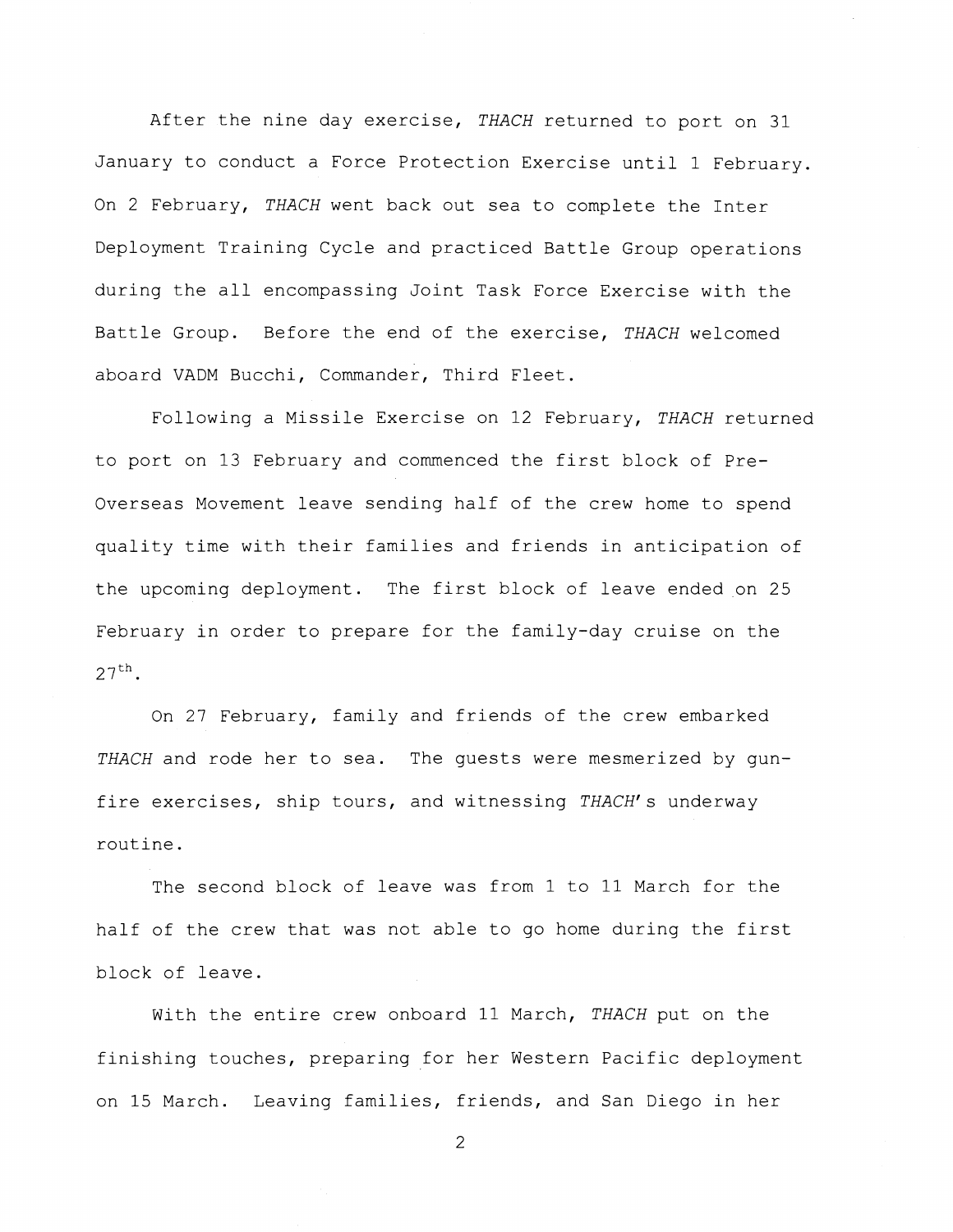wake, the crew of THACH got underway with the Scorpions from HSL 49 DET 8 on 15 March with the CONSTELLATION Battle Group for WESTPAC 2001.

The excitement of being on deployment came to an abrupt end when AMSC(AW) Ronald Hiland was killed on 19 March in a tragic helicopter accident on the flight deck.

Navigating her way through the pugnacious waters of the Pacific, THACH's first stop was Sydney, Australia. Sydney extended a warm welcome to the THACH and her crew on 4 April. Sailors enjoyed an array of tours of the outback, socializing with friendly locals, and relaxing on Sydney's world renowned beaches.

On 9 April THACH returned to sea, charting a course to Adelaide, Australia in hopes of replicating time spent in Sydney. Arriving in Adelaide on 12 April, THACH celebrated Easter weekend in the effervescent atmosphere created by the townspeople.

Receiving reports of an incoming storm, the crew returned to the ship and headed out to sea on the 15 April. The crew kept THACH out of harm's way, courageously employing its navigational prowess by implementing complex storm avoidance tactics.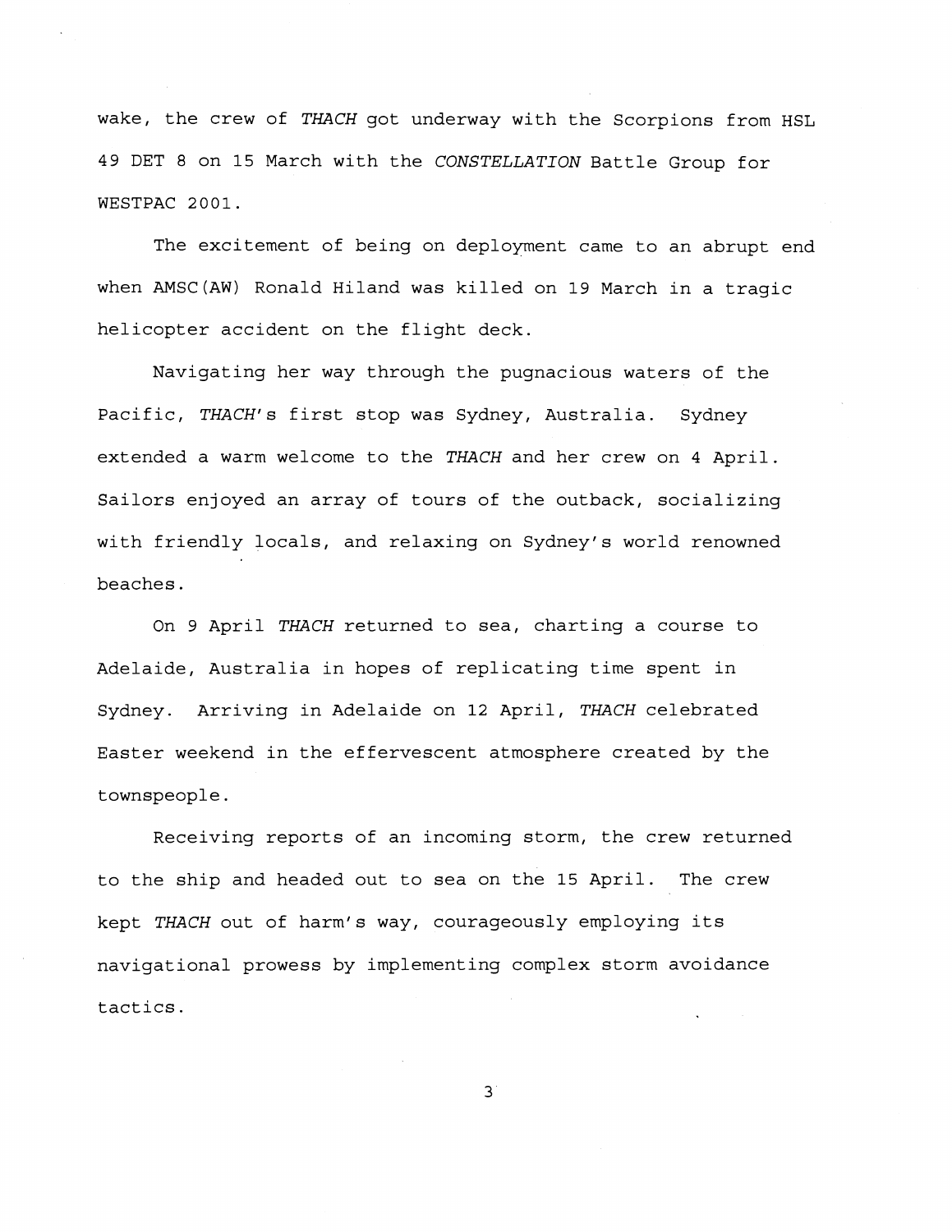On 30 April, THACH chopped into the 5<sup>th</sup> Fleet Area of Operation. THACH headed through the Straits of Hormuz enroute to the Arabian Gulf. On 4 May, THACH moored in Bahrain for a brief port visit.

Back out to sea on 7 May, THACH headed to the Arabian Gulf to perform Maritime Interception Operations. After two weeks of tracking United Nations Sanctions violators THACH returned to Bahrain on 11 May, joining up with Bahraini Frigate BANS SABHA for 5<sup>th</sup> Fleet's Sister Ship Program.

After one day of familiarization and planning between THACH and BANS SABHA, both ships would head out to sea on the 11 May. Conducting day to day personnel transfers between the ships, performing communication drills, ship maneuvering exercises, and sharpening tactical skills proved to be professionally rewarding and beneficial to both ships.

THACH would bid farewell to the BANS SABHA and return to the Arabian Gulf to conduct Maritime Interception Operations. THACH proved its tactical proficiency in tracking United Nations Sanctions Violators by hunting a known oil smuggler and diverting her to an appropriate holding area. THACH's highlytrained Visit Board Search and Seizure team would perform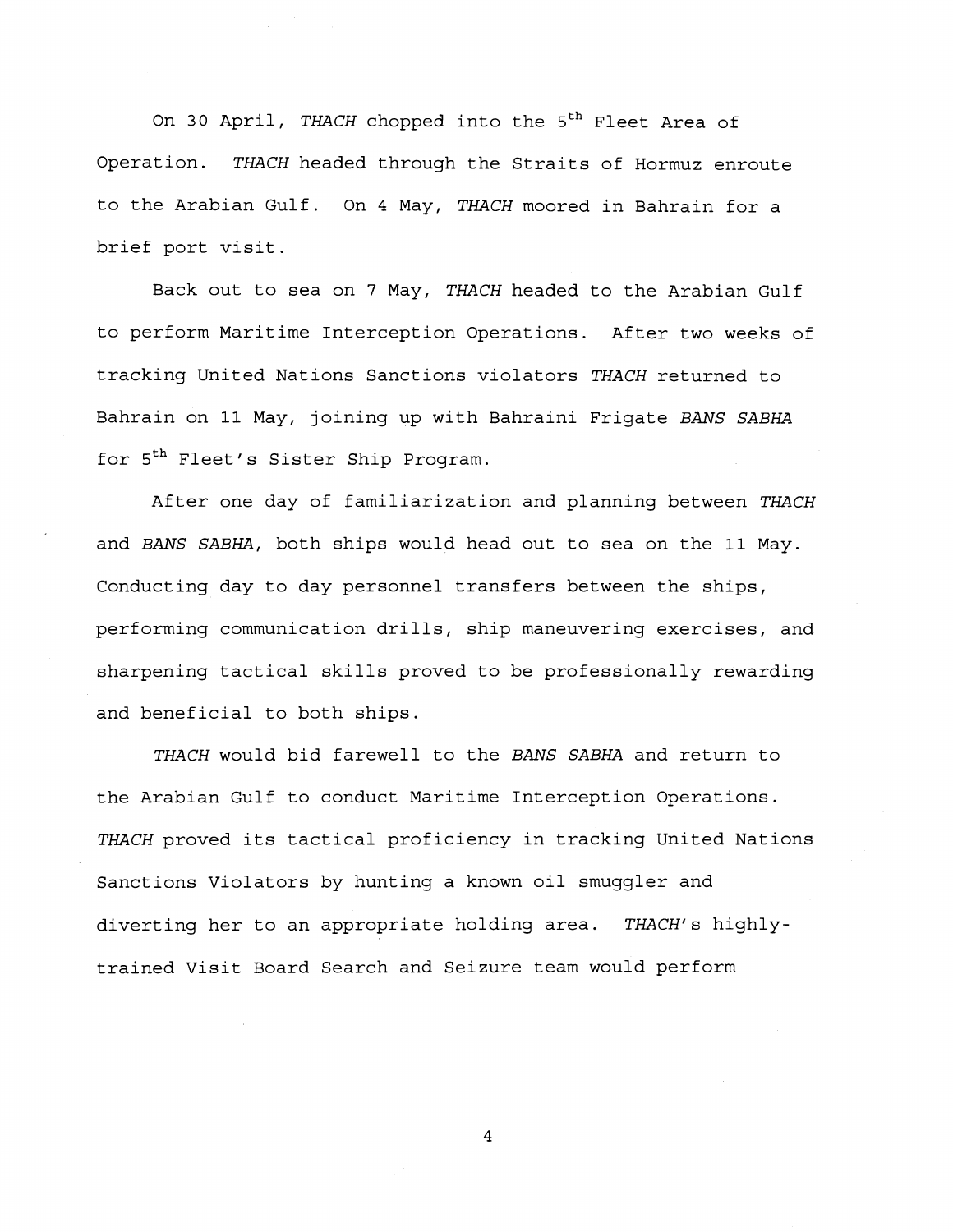numerous guardship duties and boardings of oil smugglers greatly decreasing the flow of illegal oil from Iraq.

 $\mathcal{L}_{\text{max}}$  and  $\mathcal{L}_{\text{max}}$  and  $\mathcal{L}_{\text{max}}$  and  $\mathcal{L}_{\text{max}}$ 

On 4 June THACH took the time to remember the Battle of Midway and the contributions made by the ship's namesake, ADM John Smith Thach.

After one month of performing Maritime Interception Operations, THACH returned to Bahrain on **15** June for a well deserved port visit. On **18** June, THACH got underway to conduct MI0 Surge in conjunction with Battle Group assets attempting to crack down on oil smuggling in the Arabian Gulf.

On 22 June CDR William Sheehan relieved CDR Rick Daniel as Commanding Officer of USS THACH. The change of command was held at sea, with the crew bidding farewell to CDR Daniel as CDR Sheehan became THACH's  $12<sup>th</sup>$  Commanding Officer.

With the Change of Command ceremony concluded, Commander, Cruiser Destroyer Group One, RADM Etnyre came aboard for a tour of THACH on 27 June.

After completing several weeks of MI0 Operations, THACH pulled into Jebel Ali, UAE on **15** July. There wasn't much to do, but after almost nearly a month underway, THACH's crew found the liberty to be both rewarding and refreshing.

After spending a few days relaxing, THACH returned to sea on **18** July, was again in support of United Nations sanctions against Iraq. Following three weeks of MI0 and VBSS operations,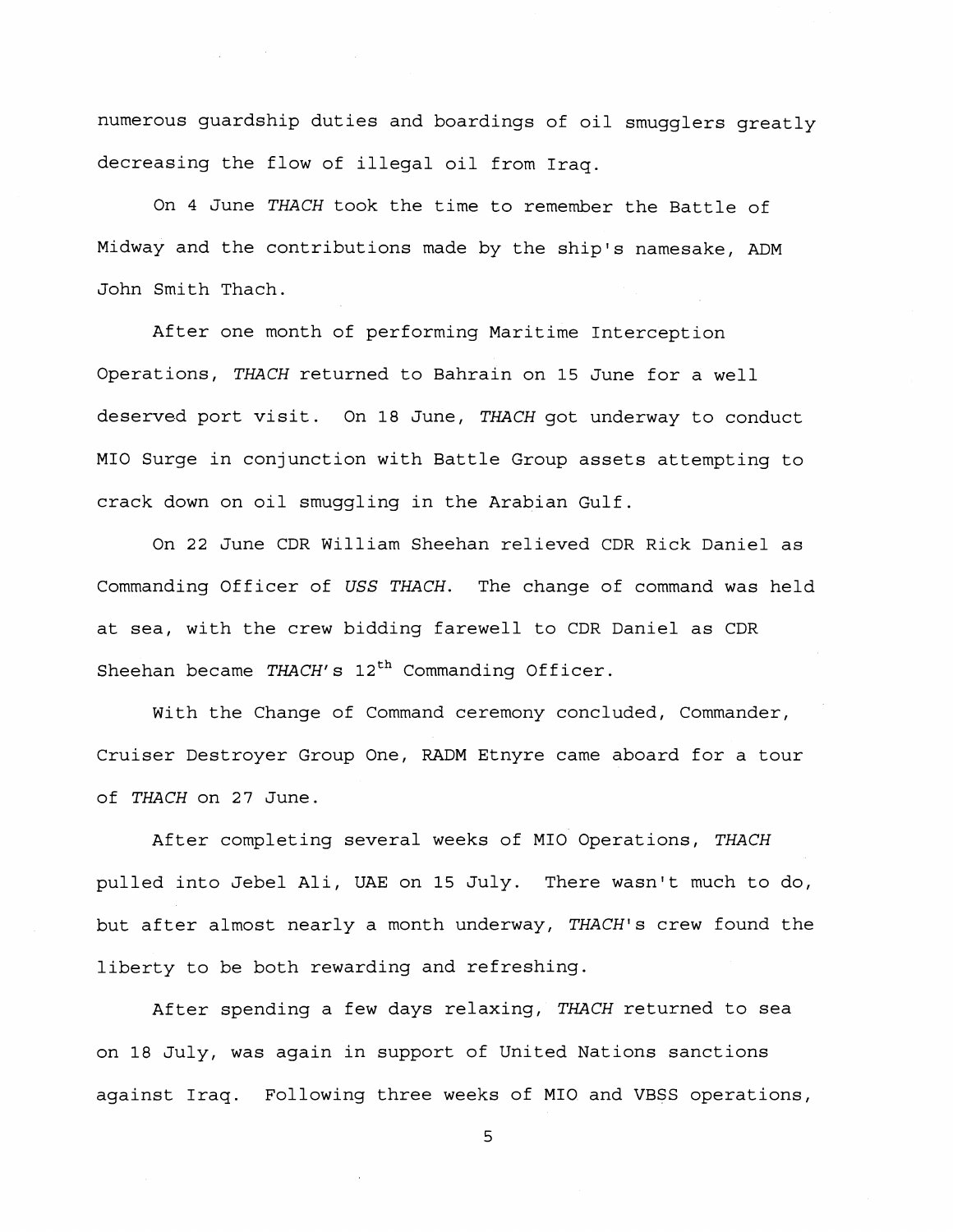*THACH* pulled into Bahrain on 26 July for the last time. While in Bahrain, *THACH* was visited by MCPON James L. Herdt, who came aboard to discuss items of interest with the crew.

After leaving Bahrain on 29 July, *THACH* spend one final week on patrol in the Arabian Gulf before chopping into the 7<sup>th</sup> Fleet Area of Operation on 7 August.

On 10 August *THACH* performed a Freedom of Navigation (FON) Exercise, demonstrating the right of innocent passage within 12 nautical miles of Greater Nicobar Island, India. Following this exercise, *THACH* transited at high speeds towards a much needed liberty port, arriving in Phuket, Thailand on 12 August. The crew spent three days taking in the sites before getting underway on 14 August.

Arriving in Hong Kong, China on 20 August, the crew got to enjoy one last foreign port before the end of deployment. After almost a week in Hong Kong, got underway on 25 August. Before leaving the territorial waters of Hong Kong, *THACH* engaged in helicopter operations with the Government Flying Service of Hong Kong .

Crossing the international dateline on 2 September, the crew was a given the opportunity to experience 2 September a second time. On the second *2* September, *THACH* chopped into the  $3^{rd}$  Fleet Area of Operation.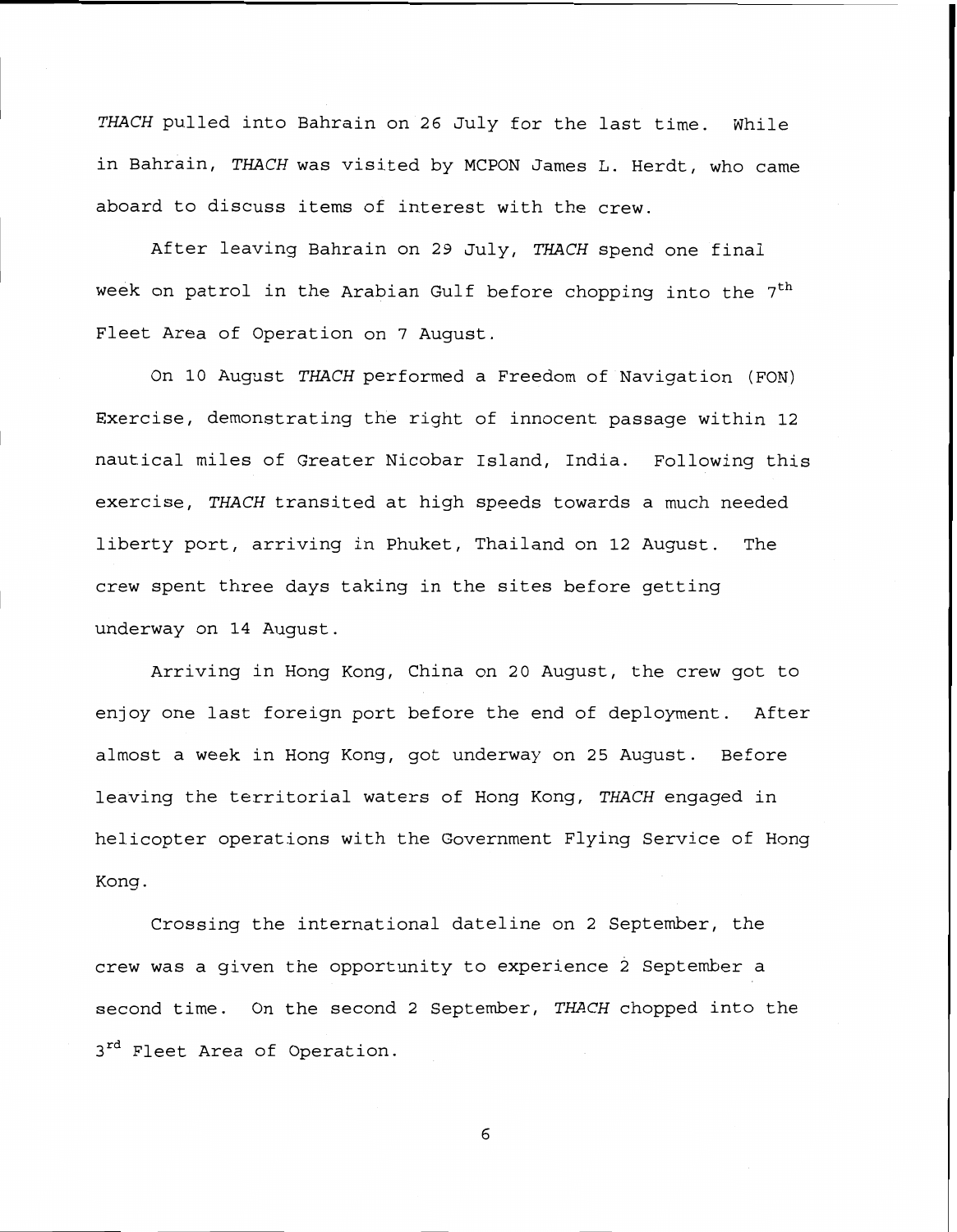Pulling into Pearl Harbor, Hawaii on 5 September gave several crew members not only a chance to see the legendary Hawaiian beaches, but also a chance to pay tribute to the heroes of World War II by seeing the sunken remains of both USS ARIZONA and USS UTAH and the museum ship USS MISSOURI and museum submarine USS BOWFIN.

Embarking family members for a "Tiger Cruise," THACH said good-bye to her family WESTPAC port visit on 9 September. After treating family members to several shipboard demonstrations, THACH returned to Naval Station San Diego, California on 15 September.

Before pulling in, a ceremony was held on the flight deck to pay tribute the THACH's fallen comrade, AMSC(AW) Ronald Hiland. After a short prayer and a moment of silence, the Chief Petty Officer Mess laid a wreath of flowers in the water and the crew came to attention as the ship passed the vicinity of Rosecrans Cemetery, the final resting place of AMSC(AW) Hiland.

With the tragic events of the World Trade Center and Pentagon terrorist attacks of 11 September, the first block of Post-Overseas Movement leave period was delayed from 15 September until 17 September. The shortened first block of leave ended 1 October, where after a full work day with the entire crew, the second block of leave commenced on the

 $\overline{7}$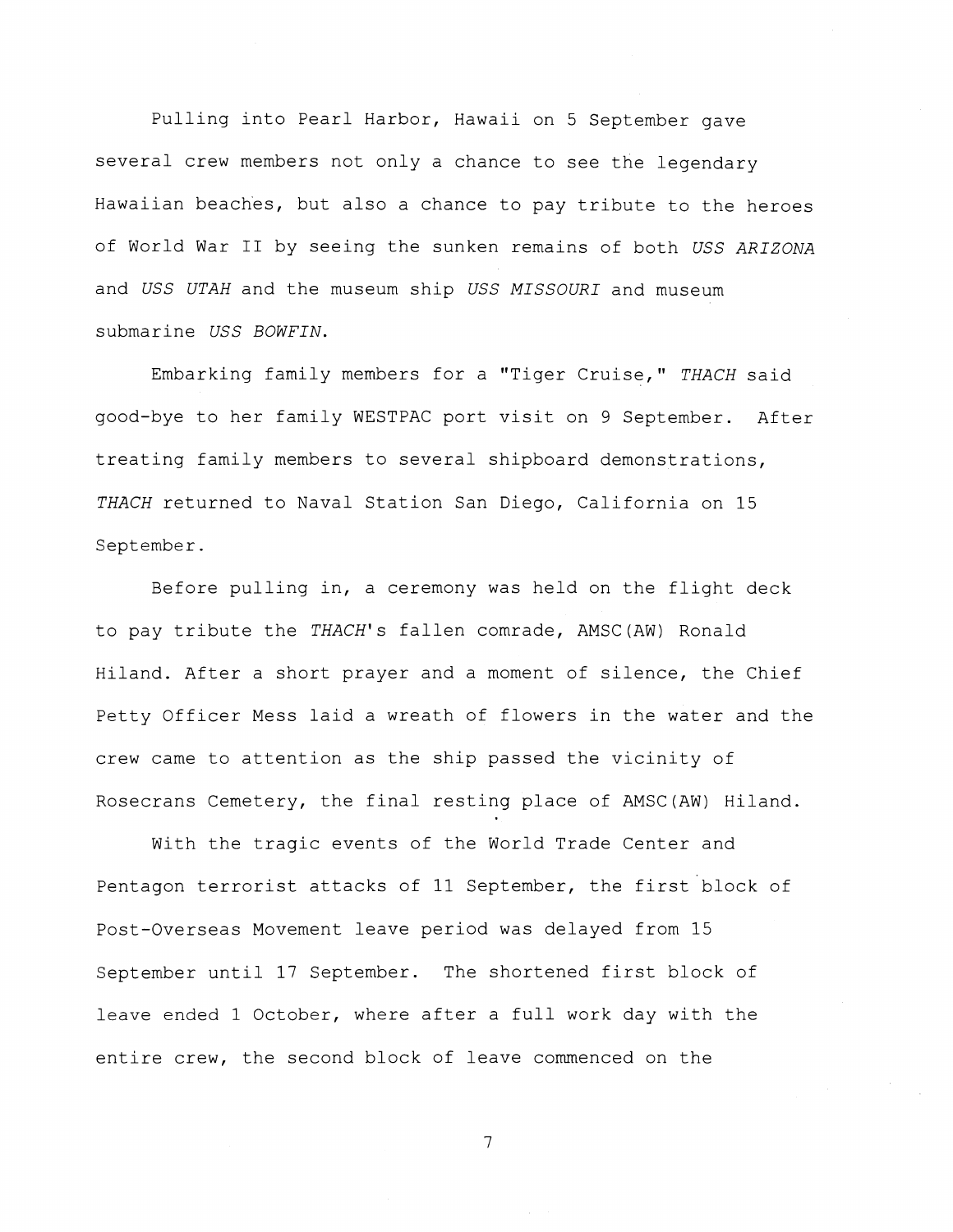afternoon of 1 October. With the end of the second block of leave on 14 October, THACH began getting back into a normal work routine.

Following a commissioning ceremony for OSC(SW) on 1 November, THACH got underway from 2 November for a Joint Task Force Exercise with the Battle Group. Following several exercises proving THACH was still up to the challenge, THACH returned to Naval Station San Diego on 08 November.

Supply Department was put to the test with both a Supply Management Assessment (SMA) and a Postal Assessment from 26-29 November. Scoring above 90 percent in all areas of the SMA, THACH not only qualified to have the SMA upgraded to a Supply Management Inspection (SMI), but was also in the running for the "Blue" Efficiency Award.

In addition to the SMA and Postal Assessment, a 3-M Baseline Assessment also took place from 26-29 November. This assessment took a thorough look at THACH's 3-M program. When the assessment was over, THACH's MDS performance rate was above 90%.

On 11 December THACH got underway one last time, enroute to Naval Weapons Station Seal Beach. Arriving in the early evening of 11 December, the offloading of all ammunition commenced on the morning of 12 December. After completing the offload, THACH departed for Naval Station San Diego on 13 December.